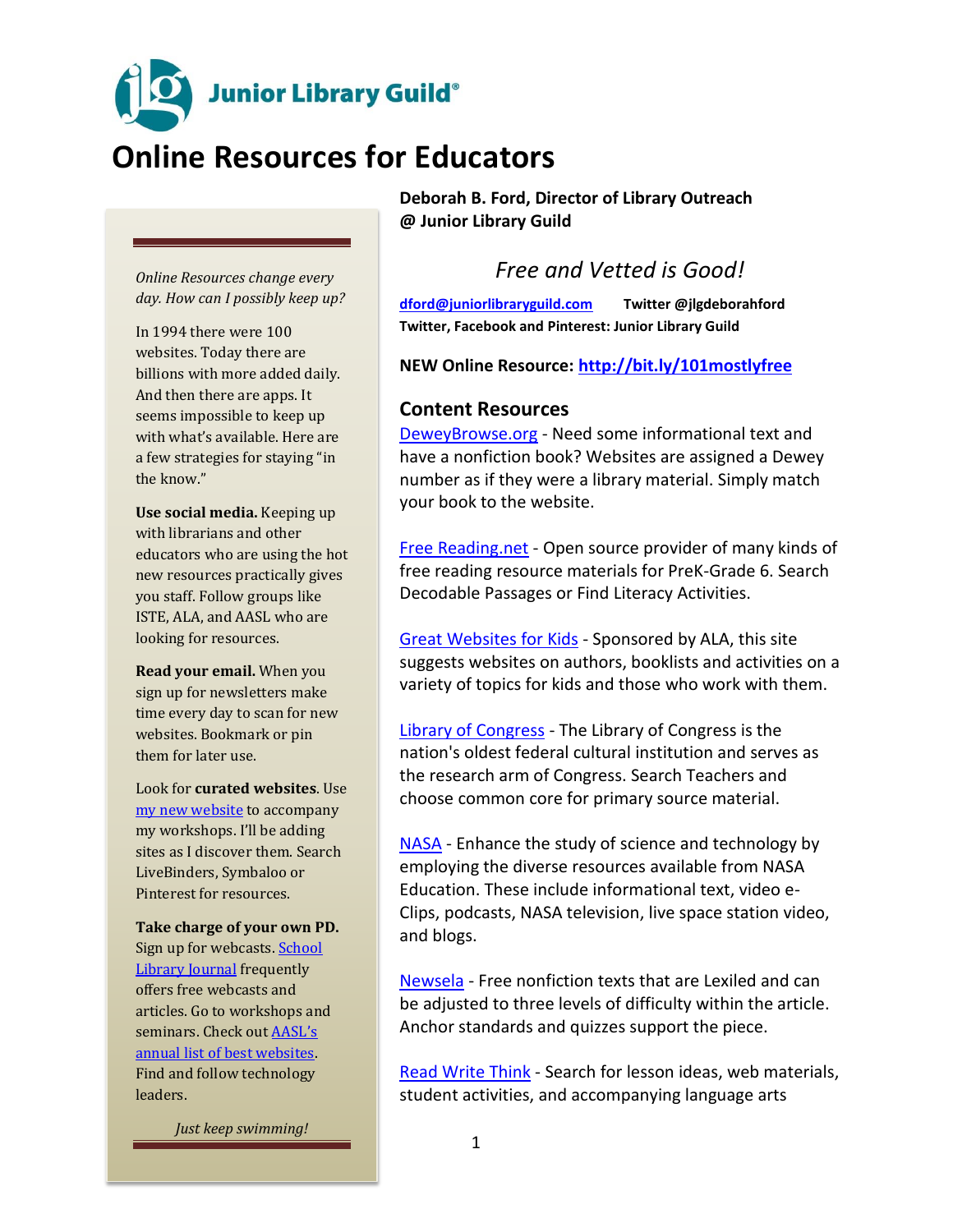standards. Choose your lesson and then you can see CCSS.

[Readworks.org](http://www.readworks.org/) - Lesson plans, activities sheet- everything you need to teach LA standards, including leveled passages with question sets.

[Smithsonian Education](http://smithsonianeducation.org/) - The section for Educators includes a lesson plan area (searchable by CCSS, subject, keyword or grade level) and IdeaLabs, student interactive tutorials that enhance the use of the site.

[Wonderopolis.org](http://wonderopolis.org/) - Wonderopolis®, CCSS correlated lesson plans that encourage students to think and research.

#### **Collaboration**

[AASL Lesson Plan Database](http://aasl.jesandco.org/) - Aligned with 21st Century Learner Standards and the Common Core, these lesson plans are searchable by grade, subject, and degree of collaboration.

[Pinterest](http://pinterest.com/) - Save websites and ideas all on one page or follow the pins of others- from interactive whiteboard ideas to lesson plans!

[School Library Journal](http://www.slj.com/) - The leading print magazine for school and public libraries. Support material on website includes webinars, newsletters and blogs.

#### **Digital Resources**

[Bitly.com](http://bitly.com/) - Use bitly to customize your urls, get a QR code, and track your hits.

[Common Core Digital Tools](http://commoncore.org/maps/resources/digital_resources) - An exhaustive list of 2.0 digital resources to support the teaching of common core curriculum standards.

[Cool Tools for Schools](http://cooltoolsforschools.wikispaces.com/) - One of the best sites I've found for capturing links to great 2.0 toolsfrom audio to voting. Now includes best educational apps for mobile devices.

[LiveBinders](http://www.livebinders.com/welcome/home) - A free service to keep all your files and websites organized online. More space and features are available with an upgraded subscription.

#### **Worth the Money**

[Destiny @ SDUSD](http://destiny.sandi.net/) - Teachers, parents and students can search the library's online catalog for library materials, websites and database resources- all in One Search!

[Junior Library Guild](http://www.juniorlibraryguild.com/) - The collection development and book review service relied upon by thousands of schools and public libraries for 85 years. Offers 16 levels of nonfiction,preK-12+, in addition to excellent fiction levels, now selling ebooks and audiobooks.

• Free Professional development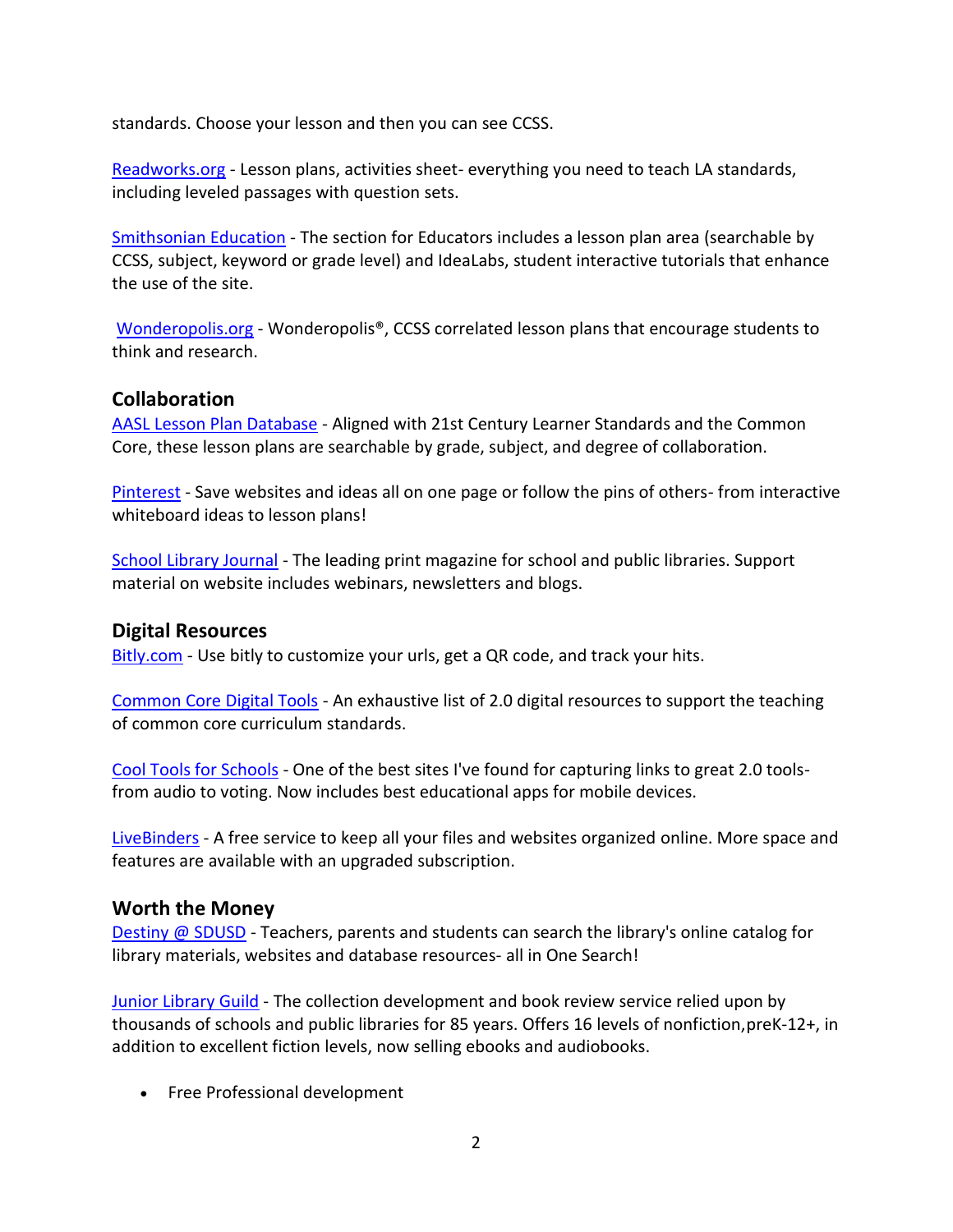- [JLG's Booktalks to Go](http://www.slj.com/category/collection-development/jlg-booktalks/) in *School Library Journal'*s Extra Helping Newsletter
- JLG's award-winning [LiveBinder JLG's BTG](http://www.livebinders.com/shelf/search_author?terms=deborahford)
- [JLG @ Pinterest](https://www.pinterest.com/juniorlibraryg/)
- $\bullet$

[TeachingBooks.net](http://www.teachingbooks.net/) - A digital portal to thousands of multimedia resources that can enhance and enliven the reading experiences. A subscription service, some parts, like author pronunciation, are free.

[World Book Online](http://www.worldbookonline.com/wb/Login?ed=wb) - From WB Kids to WB Discover, this daily-maintained paid subscription site provides up-to-date information about a wealth of topics.

## **Get the Most out of Your Databases**

- 1. Find out your login.
- 2. Find out your students' logins.
- 3. Make bookmarkers with sites and passwords for your students.
- 4. Use QR codes to lead them to the site.
- 5. Use QR codes near the print materials to guide them to the online materials.
- 6. Can you make shopping carts or lists for your students?
- 7. Is there a sales rep or a library staff person who can teach you and your class the bells and whistles of the product?
- 8. Are there lesson plans available?
- 9. Does your database offer support for struggling students: audio, video, definitions, etc.?
- 10. Collaborate with your public library. In hard times, split the cost of the resources. Teach your students to use the public library.